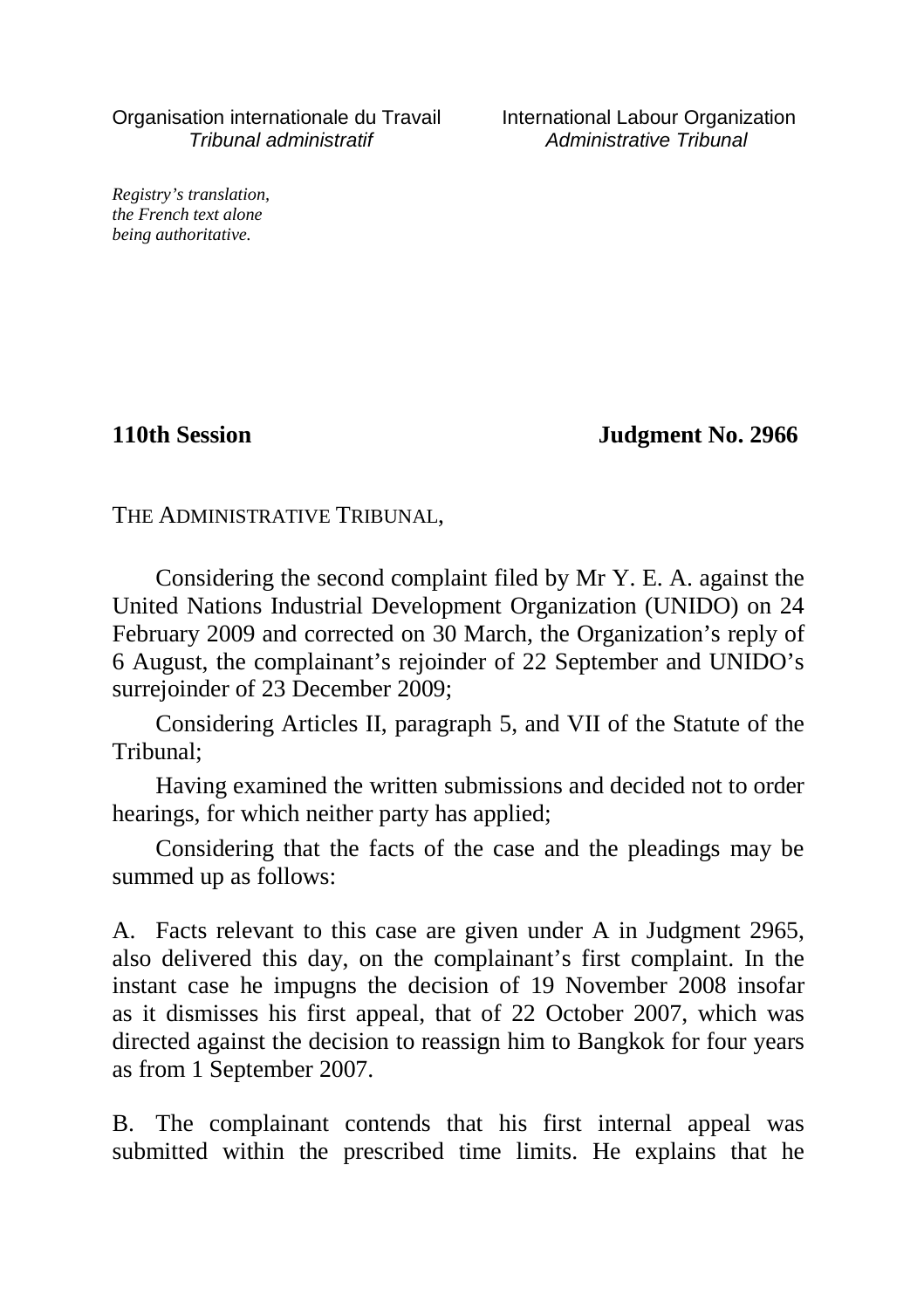did not receive the memorandum of 15 August 2007 confirming his reassignment to the field until 28 August, as he had been unable to consult his e-mail before that date, because he had been sent on mission to Africa. He draws attention to the fact that, in order "to forestall any trickery on the part of the Administration", he lodged another appeal on 18 December 2007, but it has not been taken into account. He adds that he never agreed to the composition of the Joint Appeals Board and alleges that the rules were changed in order to permit the selection of members favourably inclined towards the Administration.

On the merits, the complainant expresses his surprise that, as a specialist on Africa, he was transferred to Asia "urgently" and that, in doing so, the Director-General displayed "eagerness". In his view, the fact that it was not until 28 August that he was notified of the final decision to reassign him to Bangkok with effect from 1 September 2007 is an "obvious formal flaw". He asserts that he has been subjected to a disguised disciplinary measure on account of his former Staff Union activities. In his opinion, the Director-General took a decision regarding his "involuntary, unilateral [and] premeditated transfer" which was of no particular benefit to him and whose purpose was "to stymie [his] chances of promotion", to harm him financially and to humiliate him. He emphasises that the post to which he was to be transferred was advertised only after his "wrongful termination", at which point he discovered that it was in fact a P-3 level post which had been "adjusted" to the P-4 level for the occasion.

The complainant submits that he implicitly accepted the transfer offer when he proposed the deferral of its practical implementation and he regrets that the Administration rejected this proposal out of hand. He denounces a "dictatorial personnel management procedure based on intimidation and isolation" and he says that he was faced with "a working atmosphere poisoned by harassment". In his opinion, transfers to the field are always "voluntary and aimed at promotion",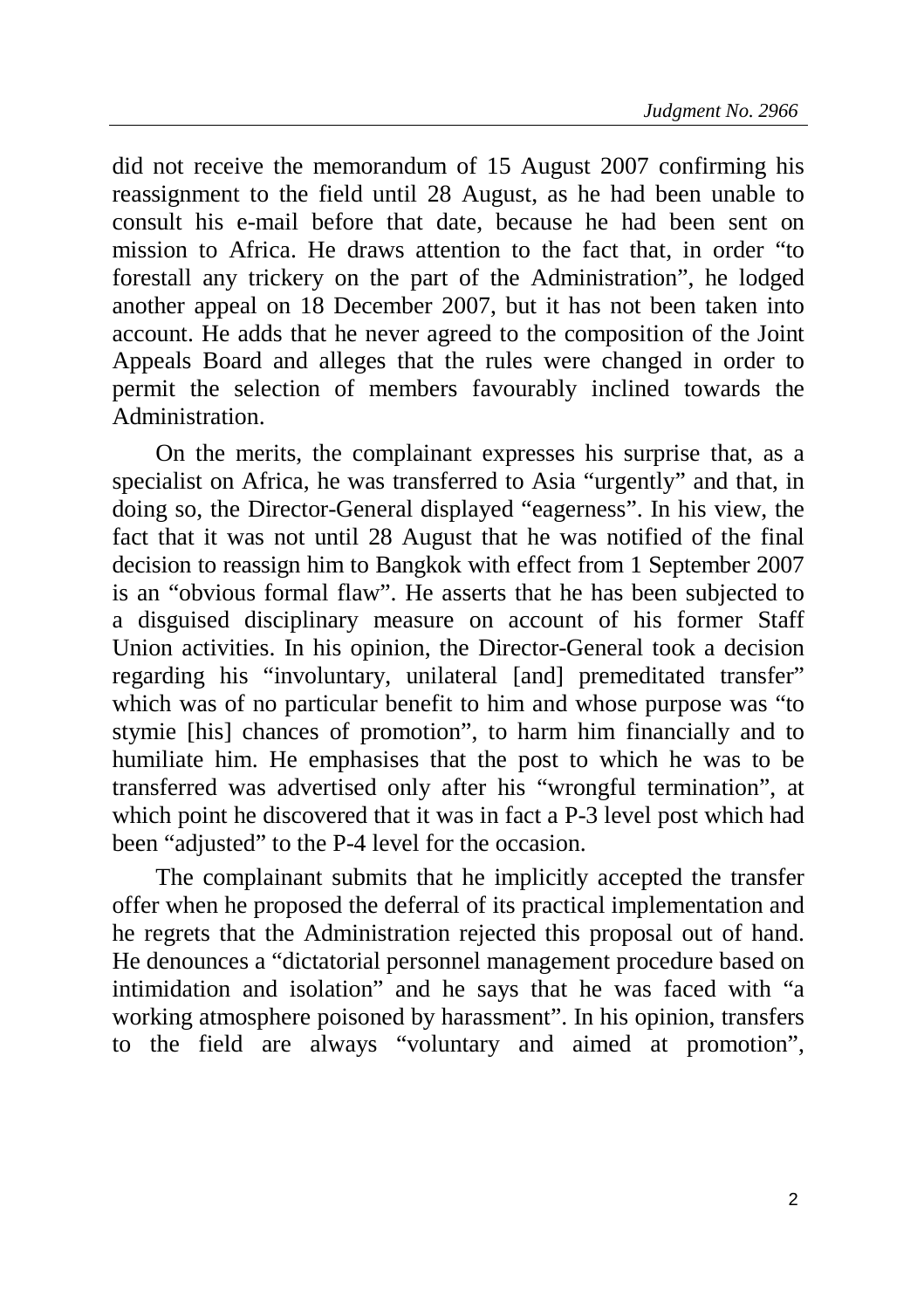an approach which seems to have been called into question by the "double standards" introduced by the Director-General through the latter's insertion in paragraph 27 of the bulletin of 21 April 2006 on field mobility policy of provisions making it possible "to legalise misuse of authority" and to carry out transfers "with total impunity". In his view, the "general clause" enabling the Director-General to reassign the Organization's staff members to any location whatsoever must be regarded as null and void, for it is "too sweeping" and may thus give rise to abuse of authority.

The complainant further accuses the Administration of bad faith in that it took advantage of the fact that he was on mission to discredit him and tarnish his reputation by informing several colleagues of the contents of the memorandum of 15 August 2007, which was not classified as "confidential". He adds that UNIDO treated him unfairly, because his transfer was unwarranted and unnecessary. Lastly, the complainant draws attention to the fact that the other colleagues who had been selected for transfer to the field had no "political" support, and he criticises the Director-General for discriminating against them.

The complainant asks the Tribunal to set aside the impugned decision and to order that his rights be restored "with at least the rank of a diplomat". He also asks for reinstatement at the Organization's Headquarters and compensation with interest for the material injury suffered, including the payment of a termination indemnity. Subsidiarily, he asks for payment of the salary, allowances and "related benefits" he would have received during the four years he should have spent in the field, plus interest, until he reaches retirement age, and the payment of the above-mentioned indemnity. He further asks the Tribunal to set aside the bulletin of 21 April 2006 or, failing that, paragraph 27 thereof. He also requests it to order UNIDO to announce that "it undertakes to remedy the injury suffered by all the other members of staff subjected to the unilateral, discriminatory decision-making" of the Director-General, to publicise the judgment adopted in this case and to send a letter to all African Heads of State, inter alia, "re-establishing [his] honour and [his] probity" and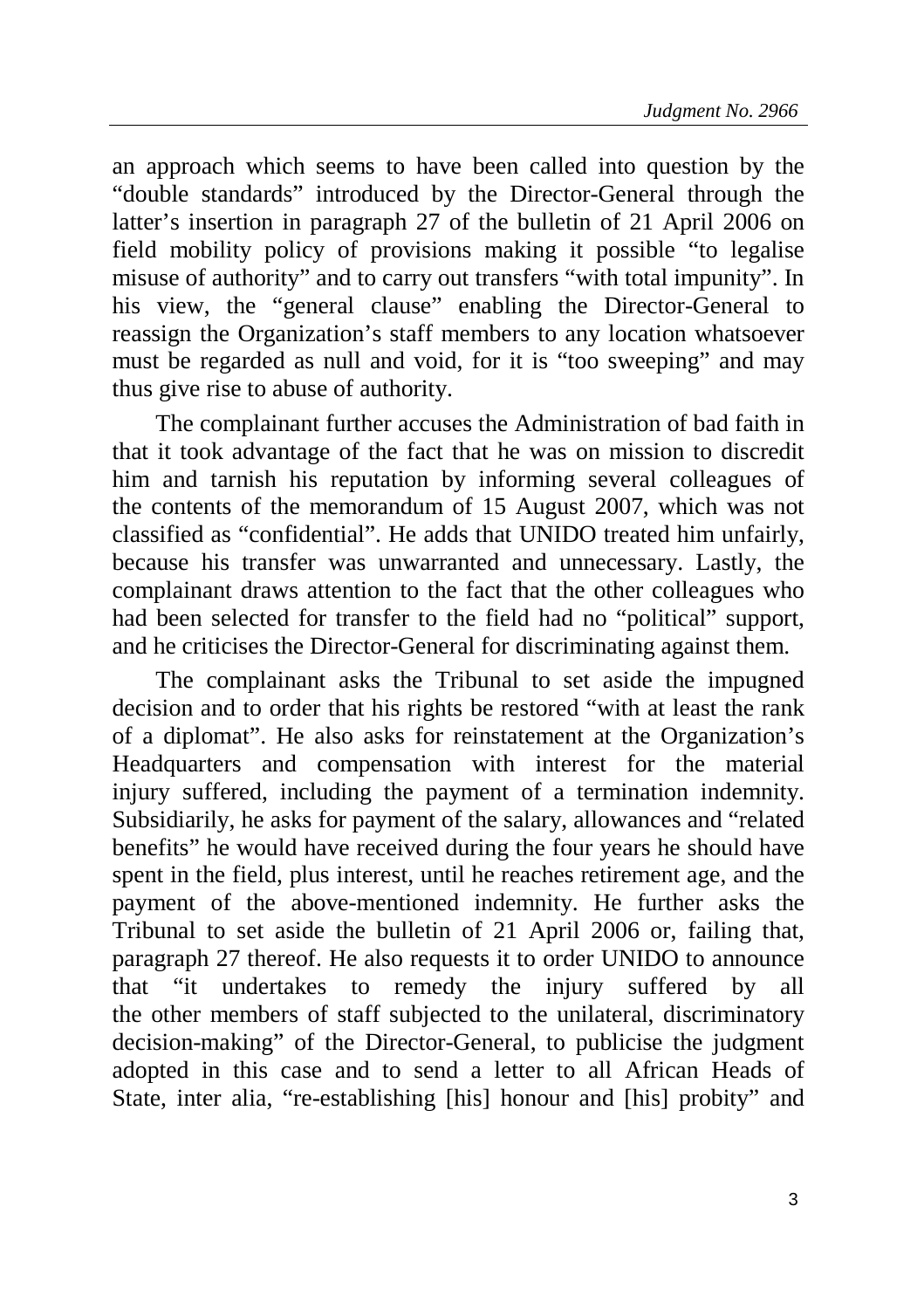containing an official apology. He further claims 10,000 euros in compensation for each month that has elapsed for the moral injury suffered and damage to his reputation, as well as costs. Lastly, should his complaint be dismissed, he would like the Tribunal to ask the Staff Union to reimburse his expenses.

C. In its reply UNIDO asks the Tribunal to order the joinder of the complainant's two complaints.

It takes the view that the present complaint is irreceivable. It states that, although the complainant was on mission as from 16 August 2007, he was able to consult his e-mail, and indeed he did so on 20 August. In these circumstances, it considers that the complainant received notification of the memorandum of 15 August 2007 the following day, and that the 60-day period for appealing – stipulated in Staff Rule 112.02(b)(i) – therefore ended on 15 October 2007. However, the complainant did not lodge his first appeal until 22 October. It explains that he could have expressed his opinion on the composition of the Joint Appeals Board and that, if he did not avail himself of this opportunity, it was because he had no objections. In addition, it points out that none of the rules governing the composition of the Board has been amended.

On the merits, the Organization states that the Staff Regulations, the Staff Rules and the bulletin of 21 April 2006 clearly establish that the Director-General had the authority to reassign the complainant to a field post. It denies that he implicitly accepted his transfer and considers, on the contrary, that he plainly refused it from the outset. It rejects as unfounded the allegations that it wished to humiliate, punish, harass or isolate the complainant in his work. It submits that the fact that a P-3 level post was subsequently advertised does not mean that the decision to transfer the complainant to the field was discriminatory or taken for an improper purpose. In its opinion, this decision would, on the contrary, have improved his promotion prospects. It adds that, once it had set the date for the transfer, the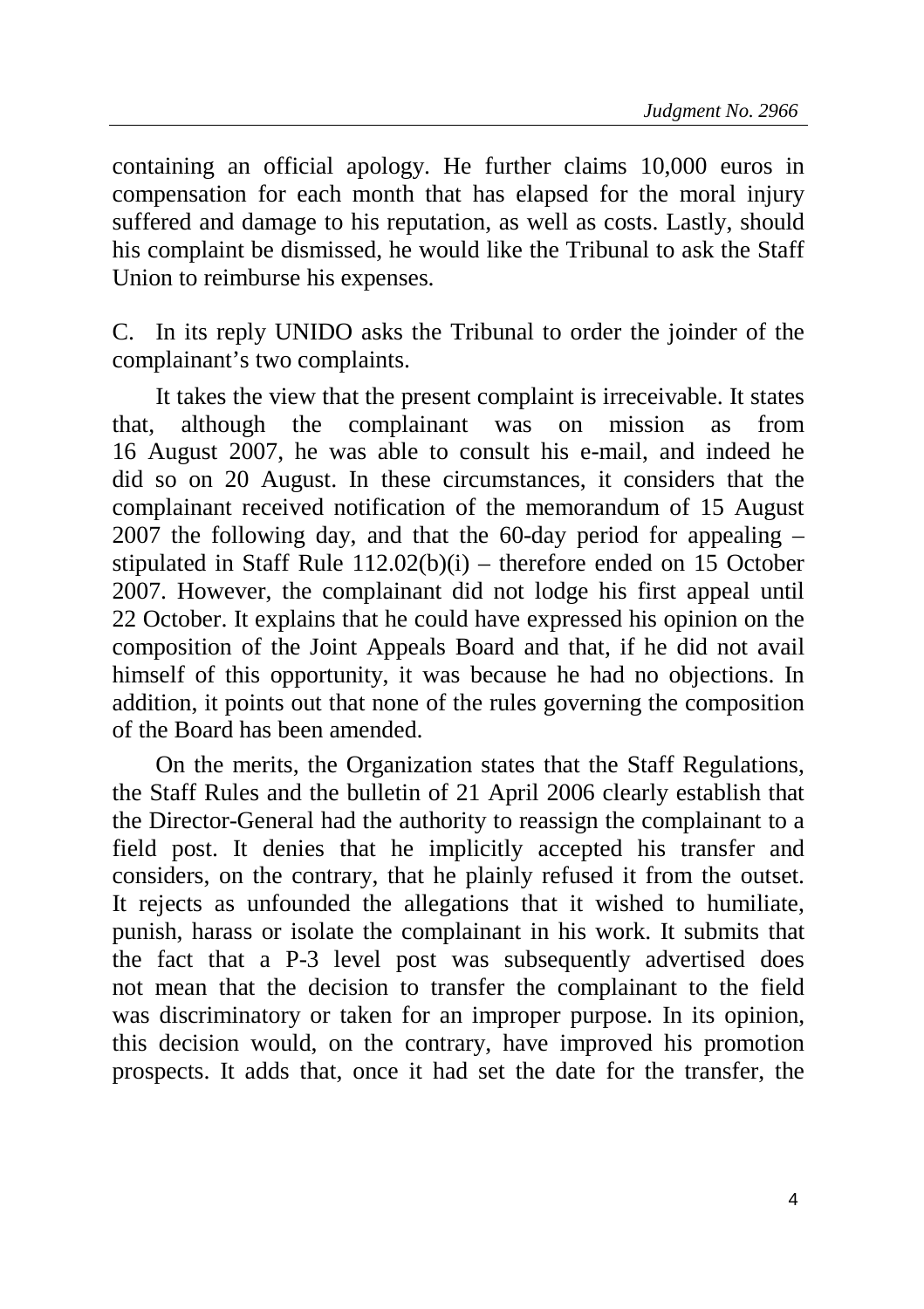Administration had no cause to alter its decision, unless the complainant put forward compelling reasons, which he failed to do.

Lastly, UNIDO argues that, since the non-renewal of the complainant's contract was justified and proper, he cannot ask for reinstatement. It considers that his other claims are irreceivable or groundless, or that they exceed the Tribunal's competence.

D. In his rejoinder, as he did in the context of his first complaint, the complainant objects to the joinder of his two complaints and asserts that the Organization's reply is tainted with several formal defects.

With regard to receivability, he explains that his first appeal was in fact directed against the decision of 31 August 2007 not to renew his contract and that it was therefore receivable. He contends that, for the Tribunal, "electronic documents are of no legal value" unless they are accompanied by a document whose receipt is officially recorded.

On the merits, he enlarges upon his pleas and enters new claims. In particular, he increases by 5 per cent the amount of the pecuniary claims put forward in his complaint owing to the "absence of internal and external supervision and oversight by the Member States of the Director-General's capacity to include in texts and regulations procedures discriminating against staff members holding acquired rights and protected as Staff Union representatives".

E. In its surrejoinder the Organization reiterates its request for joinder. It rejects the complainant's allegations that its reply is tainted with several formal defects.

On the issue of receivability, it emphasises that the complainant is displaying bad faith. It draws attention to the fact that his first internal appeal was clearly directed against the decision of 15 August 2007. Moreover, it points out that in Judgment 2677 the Tribunal found that e-mail was a valid means of notification.

On the merits, UNIDO maintains its position in full.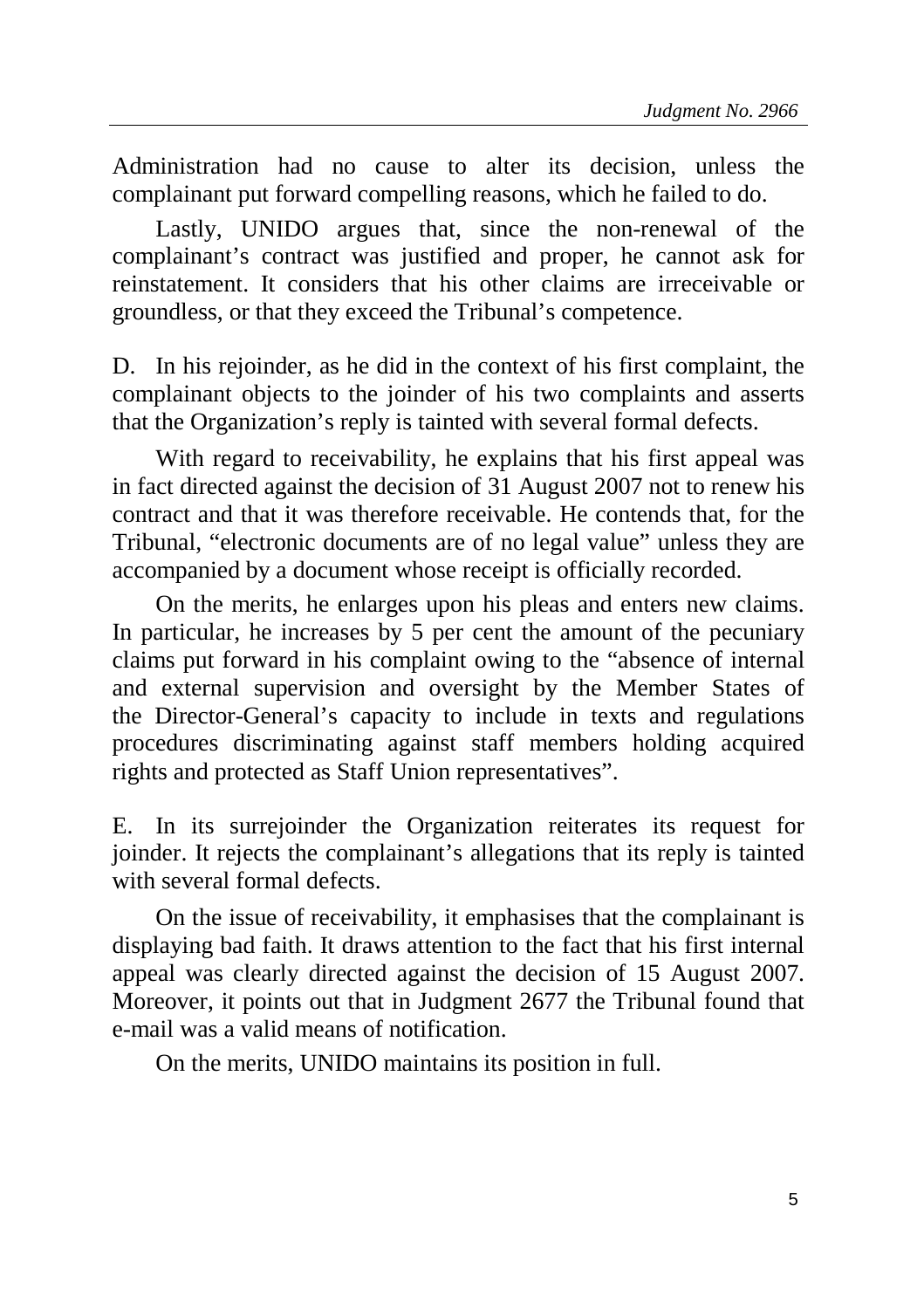## CONSIDERATIONS

1. In his second complaint, filed with the Tribunal's Registry on 24 February 2009, the complainant impugns the Director-General's decision of 19 November 2008 insofar as it dismissed his appeal against the decision to reassign him to Bangkok.

2. The Organization requests the joinder of this complaint with that filed by the complainant on 23 February 2009.

For the reasons set forth in Judgment 2965 delivered this day, the Tribunal does not consider it appropriate to accede to this request.

3. Facts relevant to this dispute are given in the abovementioned Judgment 2965, to which reference should be made.

4. In his rejoinder, the complainant challenges the receivability of the Organization's reply, as he did in his first complaint, alleging that it is tainted with several formal defects which should lead to its rejection.

However, for the same reasons as those stated in Judgment 2965, the Tribunal considers that there is no reason not to take account of this reply.

5. The Organization argues that the complaint is irreceivable under Article VII, paragraph 1, of the Statute of the Tribunal as well as the case law. It states that the memorandum of 15 August 2007 confirming the complainant's reassignment to the field was received by him on 16 August and that, pursuant to Staff Rule 112.02(b)(i), he should have submitted an appeal to the Joint Appeals Board within 60 days of that date, i.e. by 15 October at the latest. Since his appeal was submitted on 22 October, it was out of time.

6. To counter this objection to receivability, the complainant argues that his appeal was filed within the prescribed time limit, because the period available to him to refer the matter to the Joint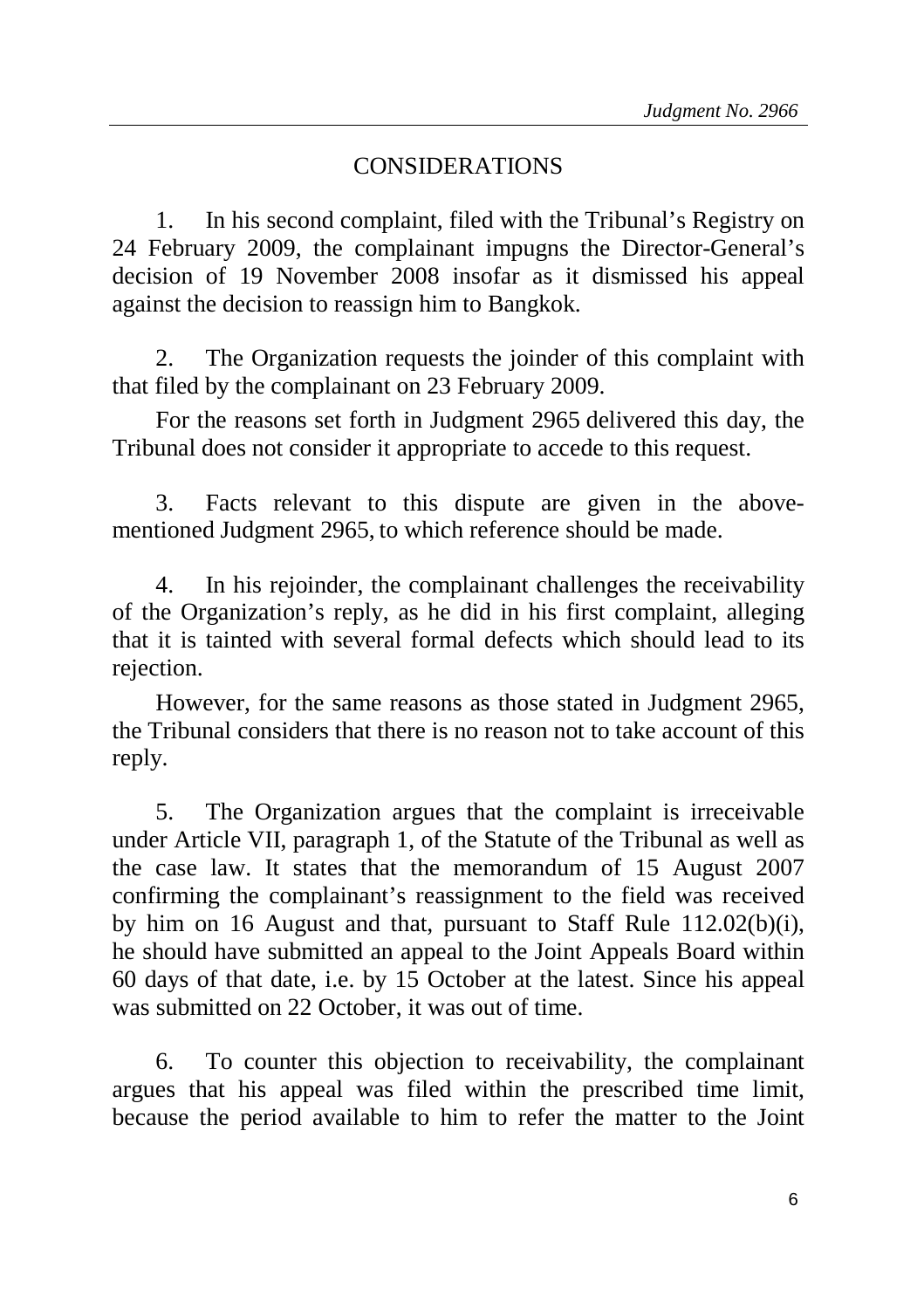Appeals Board must be calculated as from the date on which he received notification of the decision of 31 August 2007 informing him of the non-renewal of his contract.

He says that, in any case, his appeal was "updated and lodged" with the Board on 18 December 2007, after he received confirmation of the decision of 31 August 2007 in the memorandum of 23 November 2007, and that he thereby "anticipated and took corrective action" in respect of the Organization's objections within the prescribed time limits.

He contends that e-mails are of no legal value unless they are accompanied by an official document serving as an acknowledgement of receipt and that, in addition, he had no access to the Internet between 16 and 27 August 2007 and could not therefore consult his e-mail, because he was on mission in Africa.

7. First it must be made clear that the Tribunal will rule only on the issue of whether or not the internal appeal of 22 October 2007 was irreceivable, as contended by the Organization, which requests that the complaint seeking the setting aside of the decision to reassign the complainant to Bangkok be declared irreceivable on that account. All arguments relating to events subsequent to the submission of this appeal will thus be disregarded.

8. The Tribunal notes that the decision forming the subject of the above-mentioned appeal is that of 21 June 2007 informing the complainant of his reassignment to Bangkok, which was confirmed by the memorandum of 15 August 2007, after he had written to the Director-General to challenge it on 3 July 2007.

The Organization asserts that the complainant was notified of the memorandum of 15 August 2007 by means of an e-mail sent to him on 16 August and that this memorandum was also handed to his secretary on the same day.

The complainant disputes the validity of such notification, as did the Joint Appeals Board, which considered in its report that using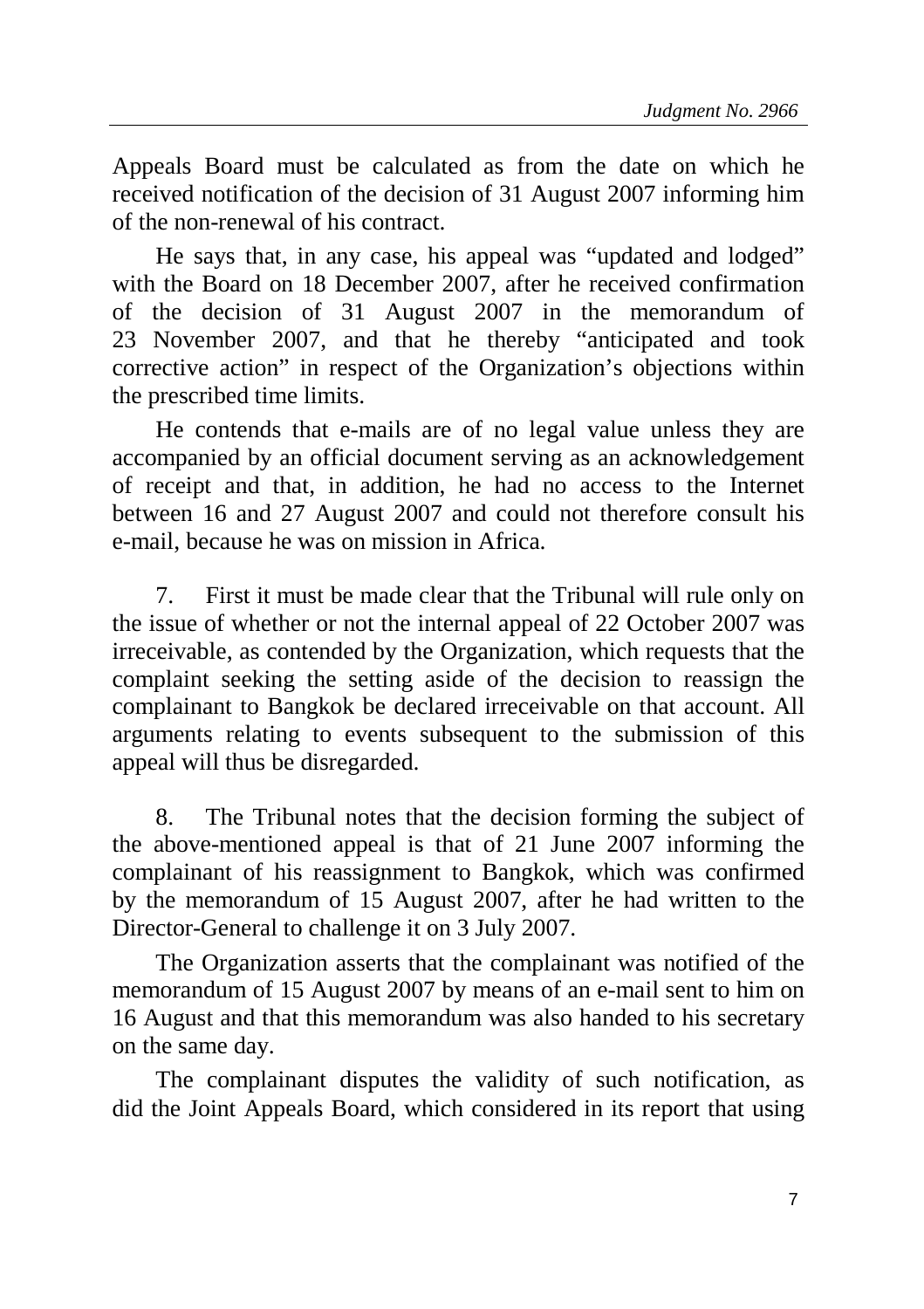e-mail to communicate such an important decision as reassignment to the field was unacceptable. That is why it deemed the date of valid notification to be that on which the complainant returned to Headquarters at the end of his mission and why it declared the appeal to be receivable. However, apart from the fact that, in principle, the Tribunal deems notification by e-mail to be valid (see Judgments 2677, under 2, and 2947, under 12), the only question that arises in the instant case, in order to determine the beginning of the 60 day period in which the complainant could refer the matter to the Joint Appeals Board, is that of the date on which he learnt of the disputed decision.

9. The complainant stated in his internal appeal submitted on 22 October 2007 that he was challenging the decision of 15 August 2007 and that he had received that decision only on 28 August 2007 on his return from Africa, where he had been on mission from 16 to 27 August. Indeed, he claims that during that official mission he had no access to the Internet.

10. The Tribunal cannot, however, accept the complainant's allegations because, apart from the fact that it is clear from the submissions that, during his mission, the complainant stayed in hotels with Internet access and that, in these circumstances, it is improbable that an international civil servant of his level could have spent days without consulting his e-mail, these allegations are contradicted by evidence in the file showing that he accessed his official e-mail account on 20 August 2007 and that he did not log into it again until his return to Headquarters.

The Tribunal concludes from the foregoing that the complainant plainly learnt of the decision of 15 August 2007 on 20 August 2007 at the latest.

11. Since notification of this decision should thus be regarded as having taken place on 20 August 2007, the 60-day period stipulated by the relevant provision of the Staff Rules must therefore be computed as from that date.